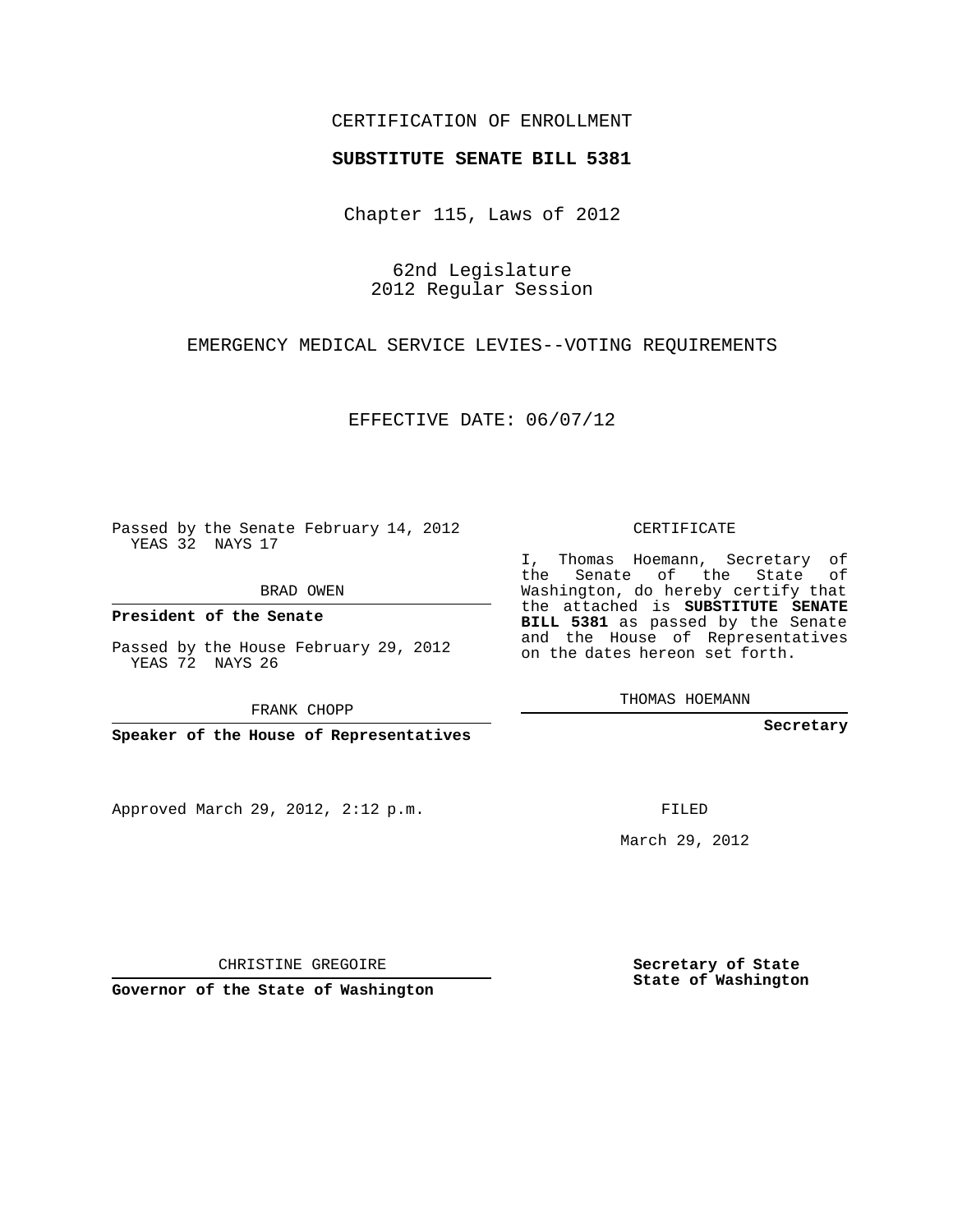## **SUBSTITUTE SENATE BILL 5381** \_\_\_\_\_\_\_\_\_\_\_\_\_\_\_\_\_\_\_\_\_\_\_\_\_\_\_\_\_\_\_\_\_\_\_\_\_\_\_\_\_\_\_\_\_

\_\_\_\_\_\_\_\_\_\_\_\_\_\_\_\_\_\_\_\_\_\_\_\_\_\_\_\_\_\_\_\_\_\_\_\_\_\_\_\_\_\_\_\_\_

Passed Legislature - 2012 Regular Session

## **State of Washington 62nd Legislature 2012 Regular Session**

**By** Senate Government Operations, Tribal Relations & Elections (originally sponsored by Senators Prentice and Regala)

READ FIRST TIME 01/25/12.

 1 AN ACT Relating to adjusting voting requirements for the renewal of 2 emergency medical service levies; and amending RCW 84.52.069.

3 BE IT ENACTED BY THE LEGISLATURE OF THE STATE OF WASHINGTON:

 4 **Sec. 1.** RCW 84.52.069 and 2011 c 365 s 2 are each amended to read 5 as follows:

 (1) As used in this section, "taxing district" means a county, emergency medical service district, city or town, public hospital district, urban emergency medical service district, regional fire protection service authority, or fire protection district.

10 (2) Except as provided in subsection (10) of this section, a taxing 11 district may impose additional regular property tax levies in an amount 12 equal to fifty cents or less per thousand dollars of the assessed value 13 of property in the taxing district. The tax ((shall be)) is imposed 14 (a) each year for six consecutive years, (b) each year for ten 15 consecutive years, or (c) permanently. A <u>permanent</u> tax levy under this 16 section, or the initial imposition of a six-year or ten-year levy under 17 this section, must be specifically authorized by a majority of at least 18 three-fifths of the registered voters thereof approving a proposition 19 authorizing the levies submitted at a general or special election, at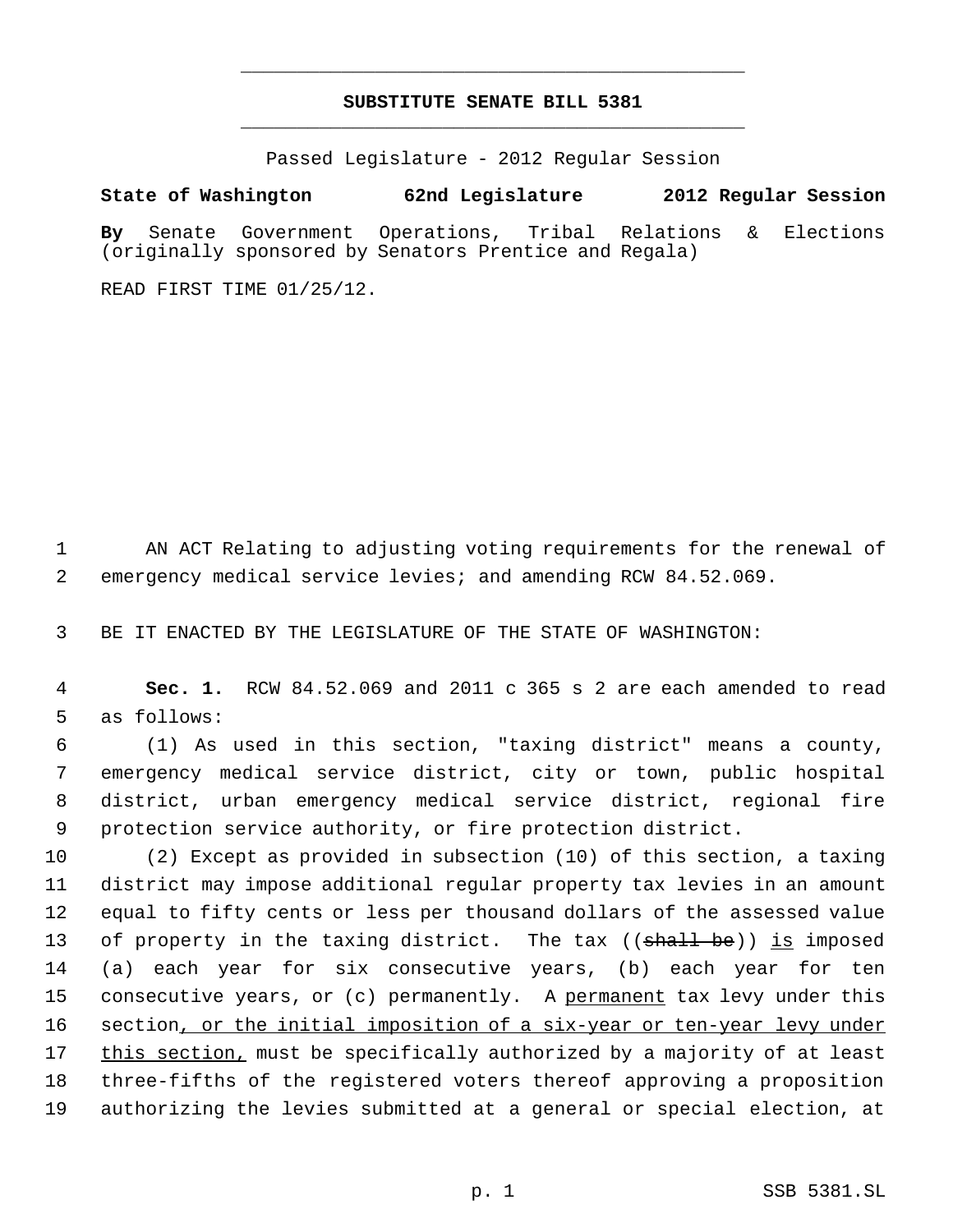which election the number of persons voting "yes" on the proposition shall constitute three-fifths of a number equal to forty percent of the total number of voters voting in such taxing district at the last preceding general election when the number of registered voters voting on the proposition does not exceed forty percent of the total number of voters voting in such taxing district in the last preceding general election; or by a majority of at least three-fifths of the registered voters thereof voting on the proposition when the number of registered voters voting on the proposition exceeds forty percent of the total number of voters voting in such taxing district in the last preceding 11 general election. The uninterrupted continuation of a six-year or ten-12 year tax levy under this section must be specifically authorized by a 13 majority of the registered voters thereof approving a proposition authorizing the levies submitted at a general or special election. Ballot propositions must conform with RCW 29A.36.210. A taxing district may not submit to the voters at the same election multiple propositions to impose a levy under this section.

 (3) A taxing district imposing a permanent levy under this section shall provide for separate accounting of expenditures of the revenues generated by the levy. The taxing district must maintain a statement of the accounting which must be updated at least every two years and must be available to the public upon request at no charge.

 (4)(a) A taxing district imposing a permanent levy under this section must provide for a referendum procedure to apply to the ordinance or resolution imposing the tax. This referendum procedure must specify that a referendum petition may be filed at any time with a filing officer, as identified in the ordinance or resolution. Within ten days, the filing officer must confer with the petitioner concerning form and style of the petition, issue the petition an identification number, and secure an accurate, concise, and positive ballot title from the designated local official. The petitioner has thirty days in which to secure the signatures of not less than fifteen percent of the registered voters of the taxing district, as of the last general election, upon petition forms which contain the ballot title and the full text of the measure to be referred. The filing officer must verify the sufficiency of the signatures on the petition and, if sufficient valid signatures are properly submitted, must certify the referendum measure to the next election within the taxing district if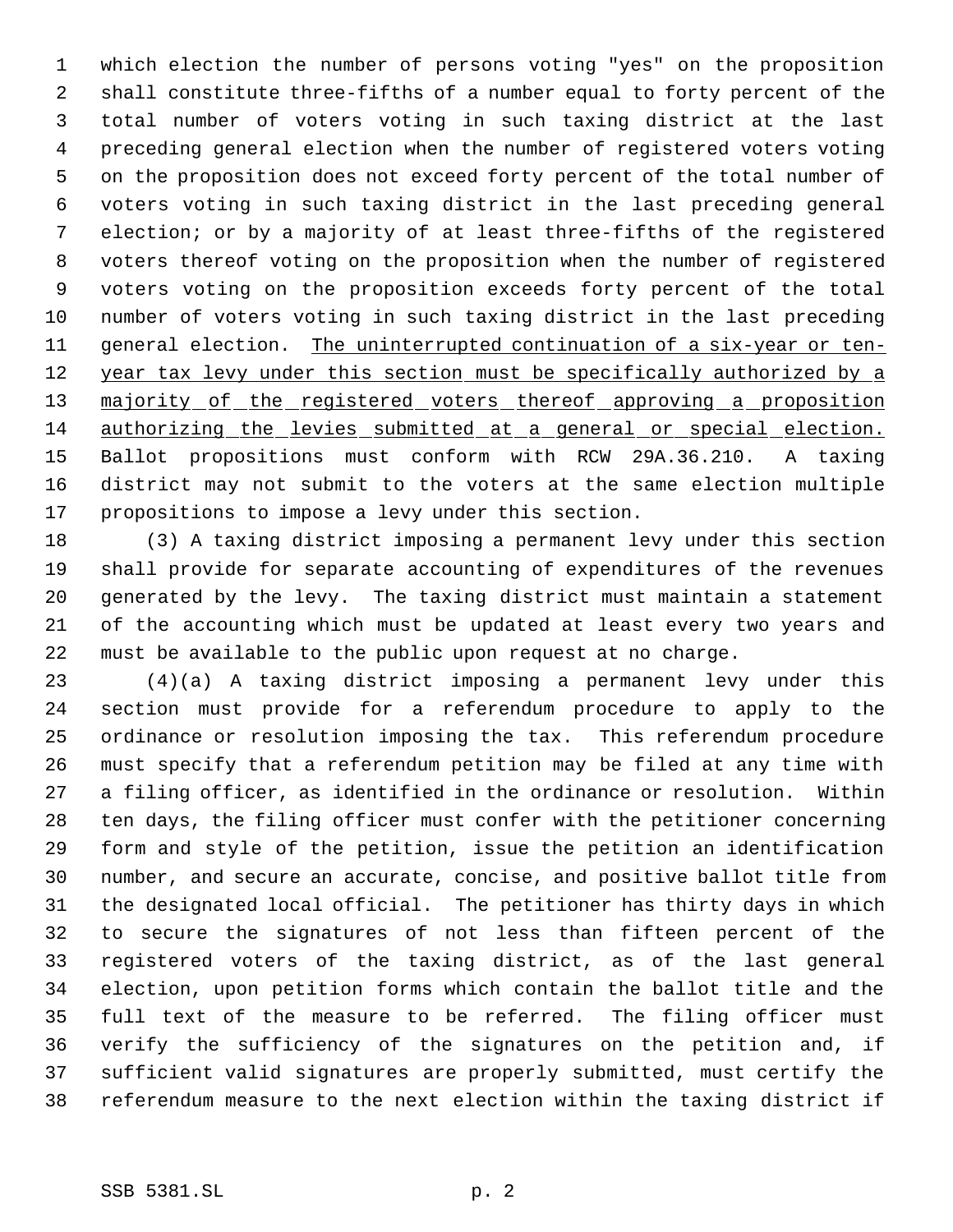one is to be held within one hundred eighty days from the date of filing of the referendum petition, or at a special election to be called for that purpose in accordance with RCW 29A.04.330.

 (b) The referendum procedure provided in this subsection (4) is exclusive in all instances for any taxing district imposing the tax under this section and supersedes the procedures provided under all other statutory or charter provisions for initiative or referendum which might otherwise apply.

 (5) Any tax imposed under this section may be used only for the provision of emergency medical care or emergency medical services, including related personnel costs, training for such personnel, and related equipment, supplies, vehicles and structures needed for the provision of emergency medical care or emergency medical services.

 (6) If a county levies a tax under this section, no taxing district within the county may levy a tax under this section. If a regional fire protection service authority imposes a tax under this section, no other taxing district that is a participating fire protection jurisdiction in the regional fire protection service authority may levy a tax under this section. No other taxing district may levy a tax under this section if another taxing district has levied a tax under this section within its boundaries: PROVIDED, That if a county levies less than fifty cents per thousand dollars of the assessed value of property, then any other taxing district may levy a tax under this section equal to the difference between the rate of the levy by the county and fifty cents: PROVIDED FURTHER, That if a taxing district within a county levies this tax, and the voters of the county subsequently approve a levying of this tax, then the amount of the taxing district levy within the county must be reduced, when the combined levies exceed fifty cents. Whenever a tax is levied countywide, the service must, insofar as is feasible, be provided throughout the county: PROVIDED FURTHER, That no countywide levy proposal may be placed on the ballot without the approval of the legislative authority of each city exceeding fifty thousand population within the county: AND PROVIDED FURTHER, That this section and RCW 36.32.480 shall not prohibit any city or town from levying an annual excess levy to fund emergency medical services: AND PROVIDED, FURTHER, That if a county proposes to impose tax levies under this section, no other ballot proposition authorizing tax levies under this section by